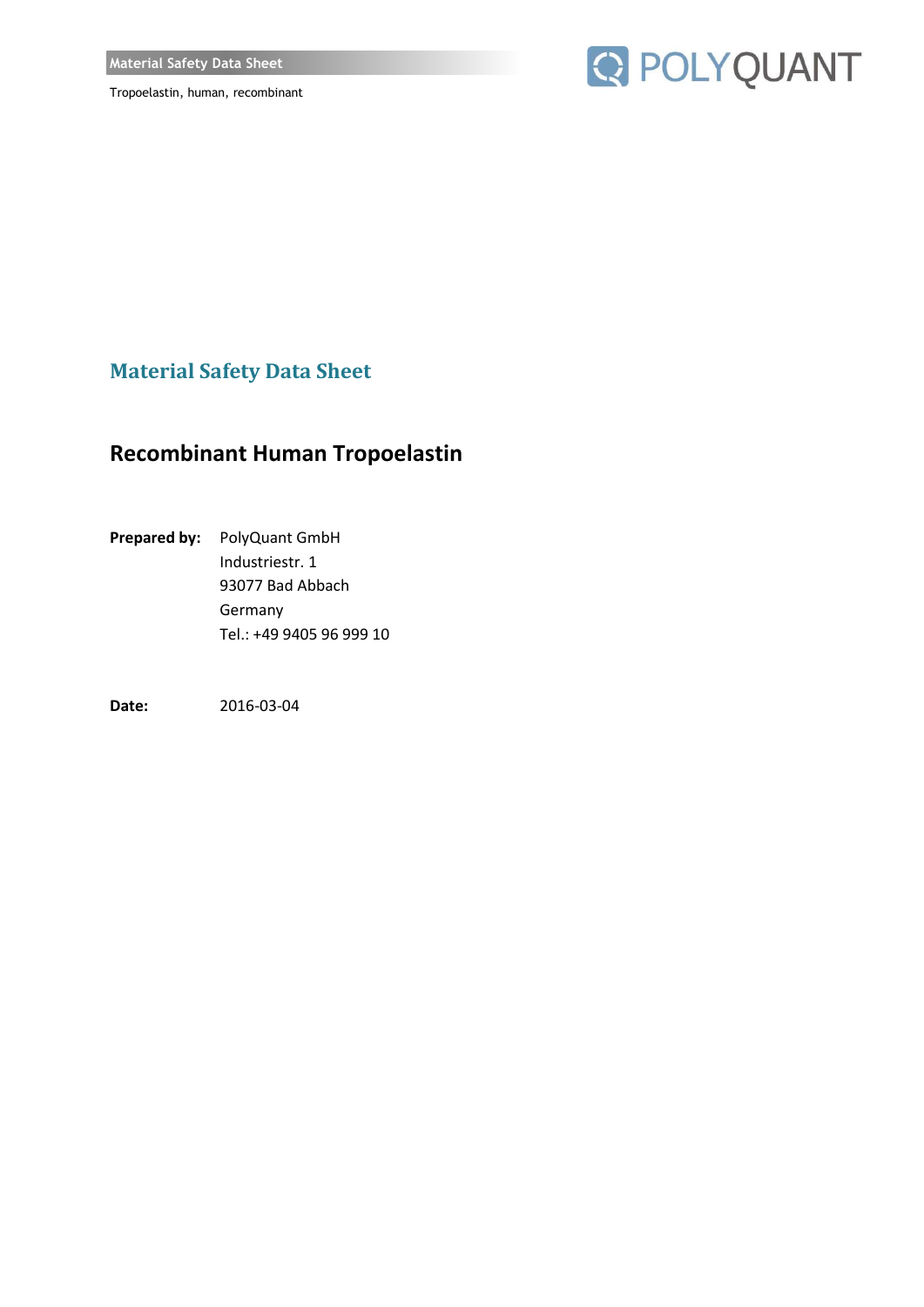

## **1. PRODUCT INFORMATION**

| 1.1 Product name      | recombinant human Tropoelastin                                   |                 |  |                                                                  |
|-----------------------|------------------------------------------------------------------|-----------------|--|------------------------------------------------------------------|
| <b>Product number</b> | TE0001, TE0005, TE0010                                           |                 |  |                                                                  |
| 1.2 Usage             | laboratory chemicals, manufacture of substances                  |                 |  |                                                                  |
| 1.3 Manufacturer      | PolyQuant GmbH<br>Industriestr. 1<br>93077 Bad Abbach<br>Germany | <b>Supplier</b> |  | PolyQuant GmbH<br>Industriestr. 1<br>93077 Bad Abbach<br>Germany |
| 1.4 Emergency Tel.    | PolyQuant GmbH<br><b>Poisons Information Centre Munich</b>       | Mo-Fr: 9-17     |  | +49 9405 96 999 10<br>+4989 19240                                |

## **2. HAZARDS IDENTIFICATION**

## **2.1 Classification of substance** Not a hazardous substance according to Regulation (EC) No. 1272/2008. This substance is not classified as dangerous according to Directive 67/548/EEC. **2.2 Labeling T**he product does not need to be labelled in accordance with EC directives or respective national laws. **2.3 Other hazards** none

## **3. COMPOSITION/INFORMATION ON INGREDIENTS**

**3.1 Substance** recombinant human Tropoelastin approx. 100% (w/w)

## **4. FIRST AID MEASURES**

#### **4.1 Description of first aid measures**

|           | Inhalation   | Remove from source of exposure. If not breathing, give artificial respiration. |
|-----------|--------------|--------------------------------------------------------------------------------|
|           | Skin contact | Wash off with soap and flush with copious amounts of water.                    |
|           | Eye contact  | Check for contact lenses and remove if present. Flush eyes with water.         |
| water. If | Ingestion    | Never give anything by mouth to an unconscious person. Rinse mouth with        |
|           |              | signs of toxicity occur, seek medical attention.                               |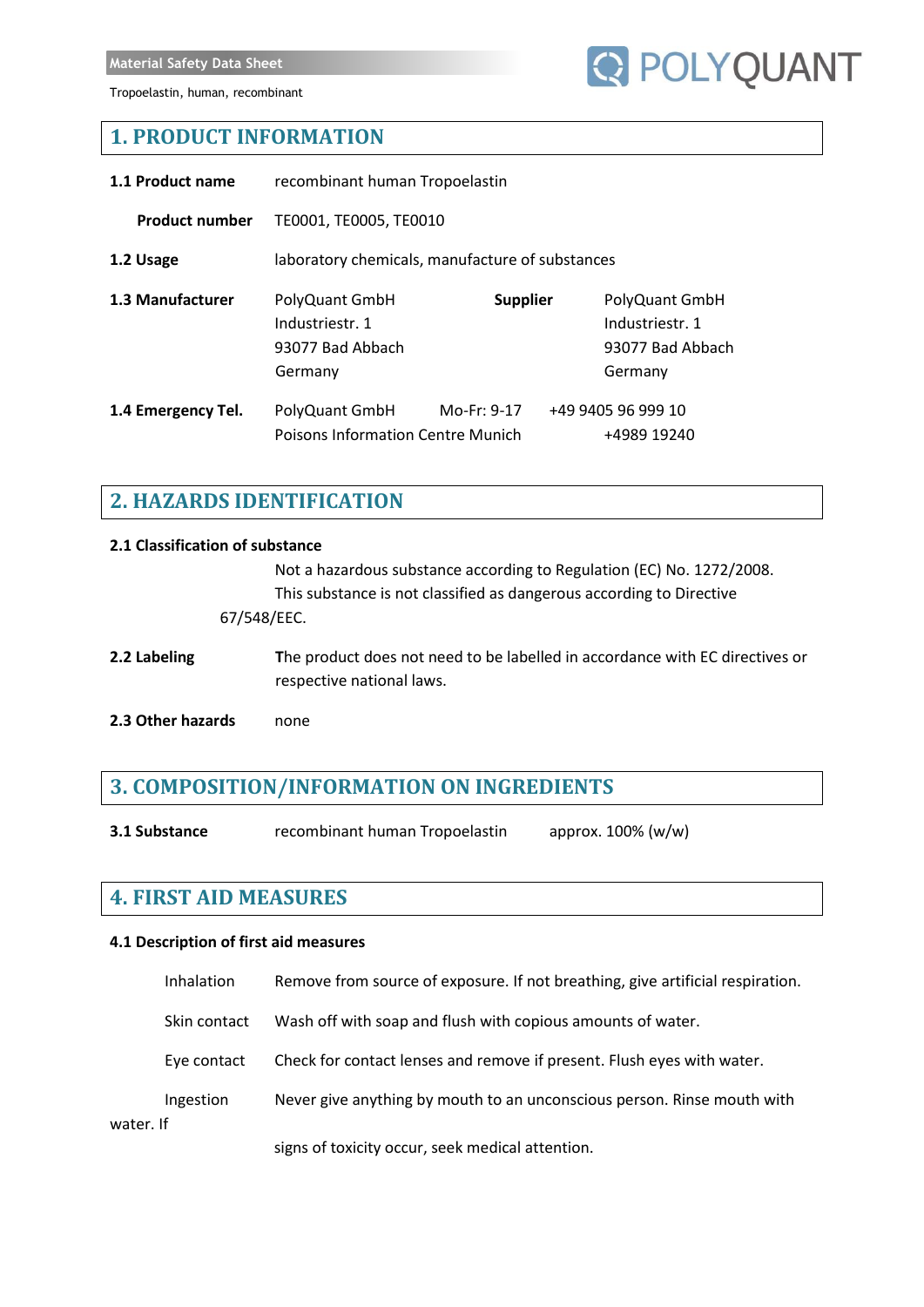## **R** POLYQUANT

#### **4.2 Most important symptoms and effects, both acute and delayed** None known

**4.3 Indication of any immediate medical attention and special treatment needed**

No data available

## **5. FIREFIGHTING MEASURES**

#### **5.1 Extinguishing Media**

Water spray, carbon dioxide, dry chemical foam.

#### **5.2 Unusual fire and explosion hazards**

As with any organic material, this product may produce toxic carbon

monoxide and

dioxide fumes if heated to decomposition and airborne dust may present an explosion hazard.

#### **5.3 Advice for firefighters**

No special provisions required beyond normal firefighting equipment such as flame and chemical resistant clothing and self-contained breathing apparatus.

#### **5.4 Further information**

no data available

#### **6. ACCIDENTAL RELEASE MEASURES**

#### **6.1 Personal precautions, protective equipment and emergency procedures**

Wear appropriate protective clothing and gloves.

Avoid dust formation. Avoid breathing vapors, mist or gas.

#### **6.2 Environmental precautions**

Do not let product enter drains.

#### **6.3 Methods and materials for containment and cleaning up**

Sweep up and shovel. Keep in suitable, closed containers for disposal.

#### **6.4 Reference to other sections**

Dispose of material in accordance with all applicable Federal, State and local regulations. Refer to Section 13

## **7. HANDLING AND STORAGE**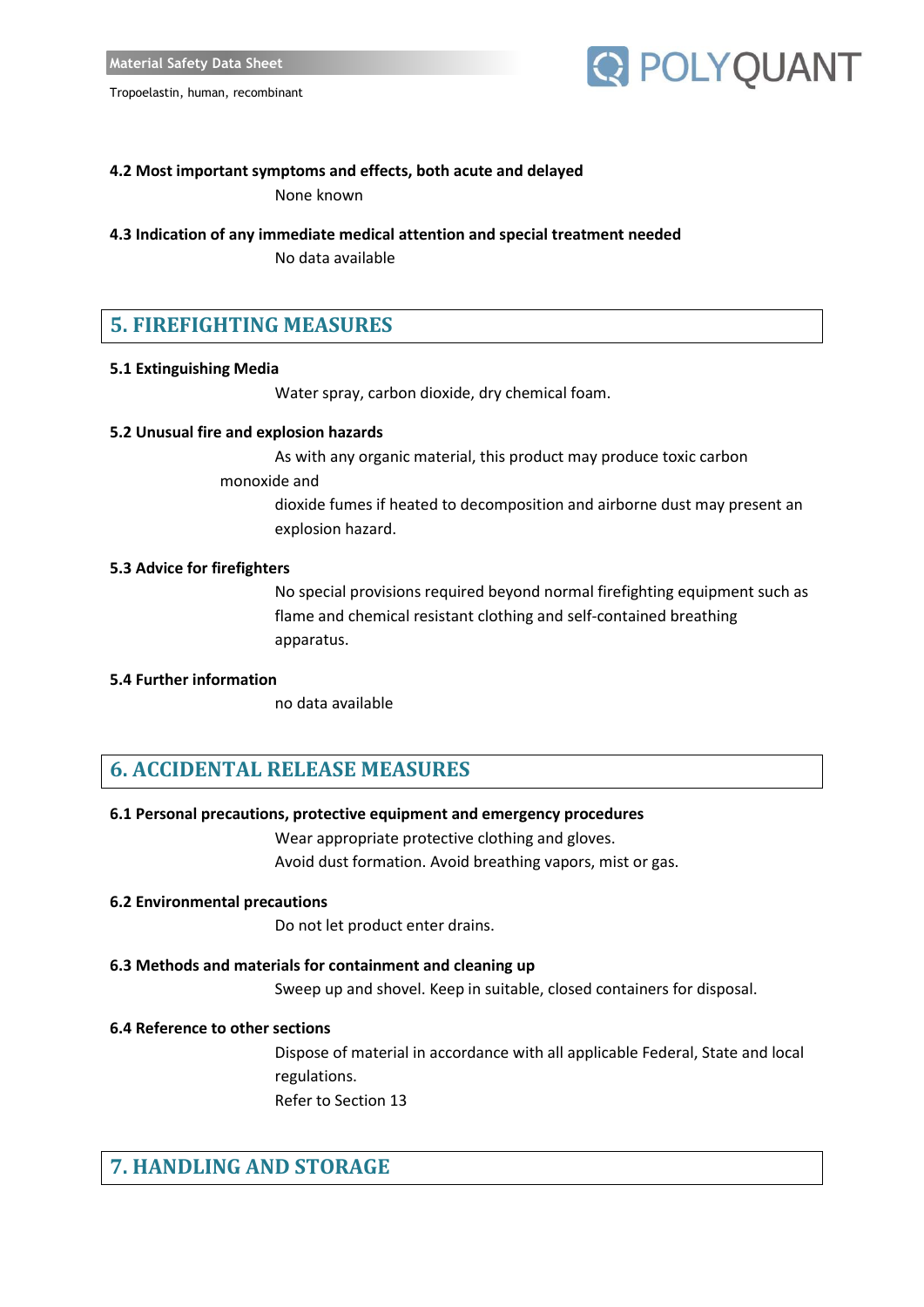#### **7.1 Precautions for safe handling**

Provide appropriate exhaust ventilation at places where dust is formed.

#### **7.2 Conditions for safe storage, including any incompatibilities**

Protect from moisture exposure. Recommended storage temperature: -20 °C

**7.3 Specific end uses** no data available

### **8. EXPOSURE CONTROLS & PERSONAL PROTECTION**

#### **8.1 Control parameters**

Components with workplace control parameters

#### **8.2 Exposure controls**

Eye/face protection

Either safety glasses or goggles should be worn.

#### Skin protection

Handle with gloves to prevent skin contact. Wash and dry hands.

#### Body Protection

Sensitive individuals should wear dust masks/respirators, protective gloves, eye

protection, lab coat, apron or other protective clothing to minimize contact.

#### Respiratory protection

Respiratory protection is not required.

## **9. PHYSICAL AND CHEMICAL PROPERTIES**

| Appearance/Physical State                    | white to tan powder |
|----------------------------------------------|---------------------|
| Odour                                        | N/A                 |
| Odour Threshold                              | N/A                 |
| рH                                           | N/A                 |
| Melting point/Freezing point                 | N/A                 |
| Initial Boiling Point/Boiling Point Range    | N/A                 |
| <b>Evaporation Rate</b>                      | N/A                 |
| Flammability (solid, gas)                    | N/A                 |
| Upper/Lower Flammability or Explosive Limits | N/A                 |
| Vapour Pressure                              | N/A                 |
| Vapour Density (Air =1)                      | N/A                 |
| <b>Evaporation Rate</b>                      | N/A                 |
| <b>Specific Gravity</b>                      | N/A                 |

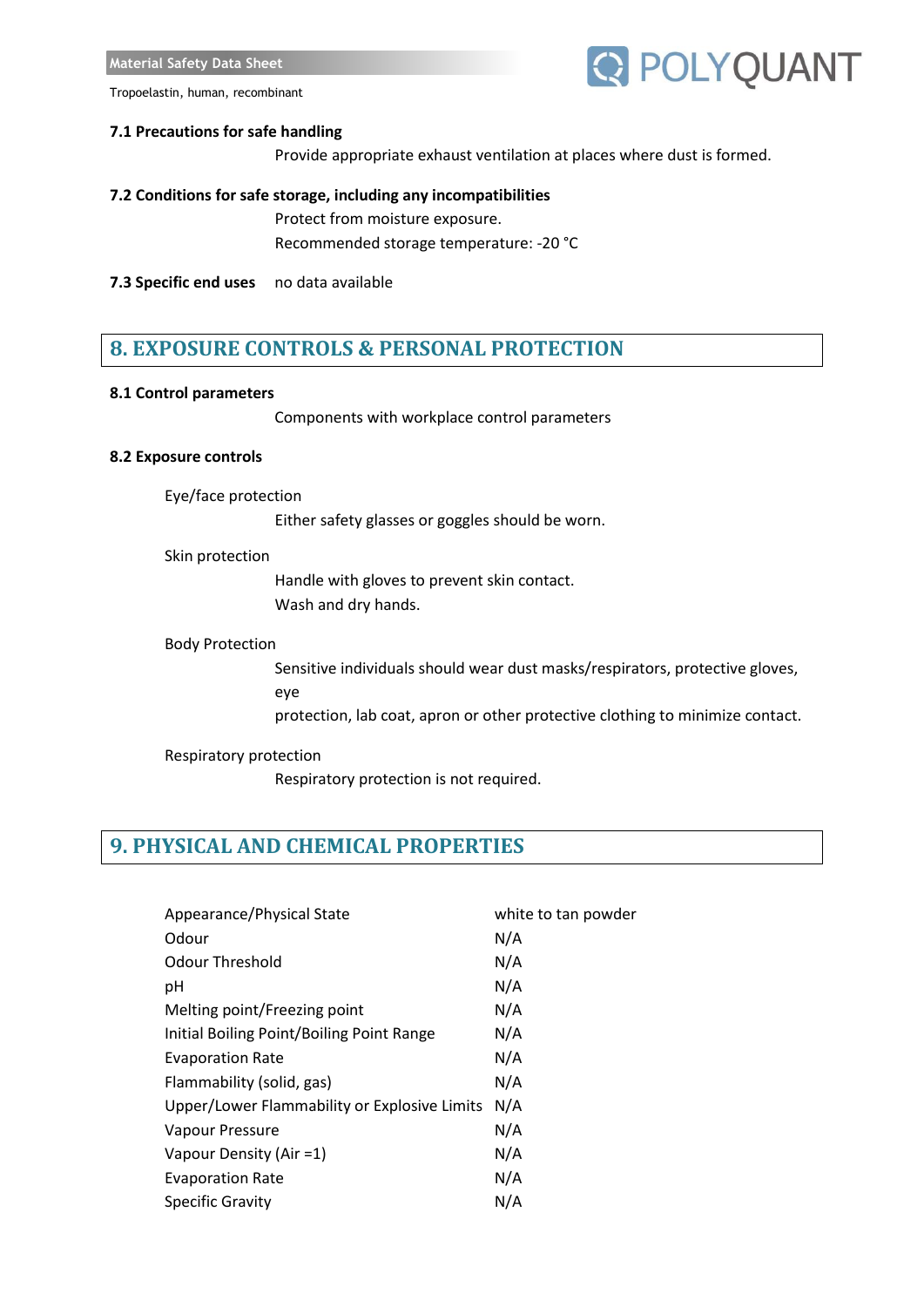

| N/A |
|-----|
| N/A |
| N/A |
| N/A |
|     |

## **10. STABILITY AND REACTIVITY**

| 10.1 Reactivity                              | no data available                                                                                                                                 |
|----------------------------------------------|---------------------------------------------------------------------------------------------------------------------------------------------------|
| <b>10.2 Chemical stability</b>               | no data available                                                                                                                                 |
| 10.3 Possibility of hazardous reactions      | no data available                                                                                                                                 |
| 10.4 Conditions to avoid                     | High temperature; ionizing radiation                                                                                                              |
| 10.5 Incompatible materials                  | Strong oxidizing agents                                                                                                                           |
| 10.6 Hazardous decomposition products<br>and | Product may produce toxic carbon monoxide                                                                                                         |
|                                              | dioxide fumes if heated to decomposition<br>and airborne dust may present an explosion<br>hazard.<br>Hazardous Polymerization is not anticipated. |

## **11. TOXICOLOGICAL INFORMATION**

#### **11.1 Information on toxicological effects**

|        | Acute toxicity                    |                   | no data available                                                                                              |  |
|--------|-----------------------------------|-------------------|----------------------------------------------------------------------------------------------------------------|--|
|        | Dermal corrosion/irritation       |                   | no data available                                                                                              |  |
|        | Serious eye damage/eye irritation |                   | no data available                                                                                              |  |
|        | Respiratory or skin sensitization |                   | no data available                                                                                              |  |
|        | Germ cell mutagenicity            | no data available |                                                                                                                |  |
|        | Carcinogenicity                   |                   | IARC: No component of this product present at                                                                  |  |
| levels |                                   |                   |                                                                                                                |  |
|        |                                   |                   | greater than or equal to 0.1% is identified as<br>probable, possible or confirmed human<br>carcinogen by IARC. |  |
|        | Reproductive toxicity             |                   | no data available                                                                                              |  |
|        | Specific target organ toxicity    |                   | no data available                                                                                              |  |
|        | Aspiration hazard                 |                   | no data available                                                                                              |  |
|        | Potential health effects          |                   |                                                                                                                |  |
|        | Inhalation<br>irritation.         |                   | May be harmful if inhaled. May cause respiratory tract                                                         |  |
|        | Ingestion                         |                   | May be harmful if swallowed.                                                                                   |  |
|        | Skin                              |                   | May be harmful if absorbed through skin. May cause skin                                                        |  |
|        | irritation.                       |                   |                                                                                                                |  |
|        | Eyes                              |                   | May cause eye irritation.                                                                                      |  |
|        |                                   |                   |                                                                                                                |  |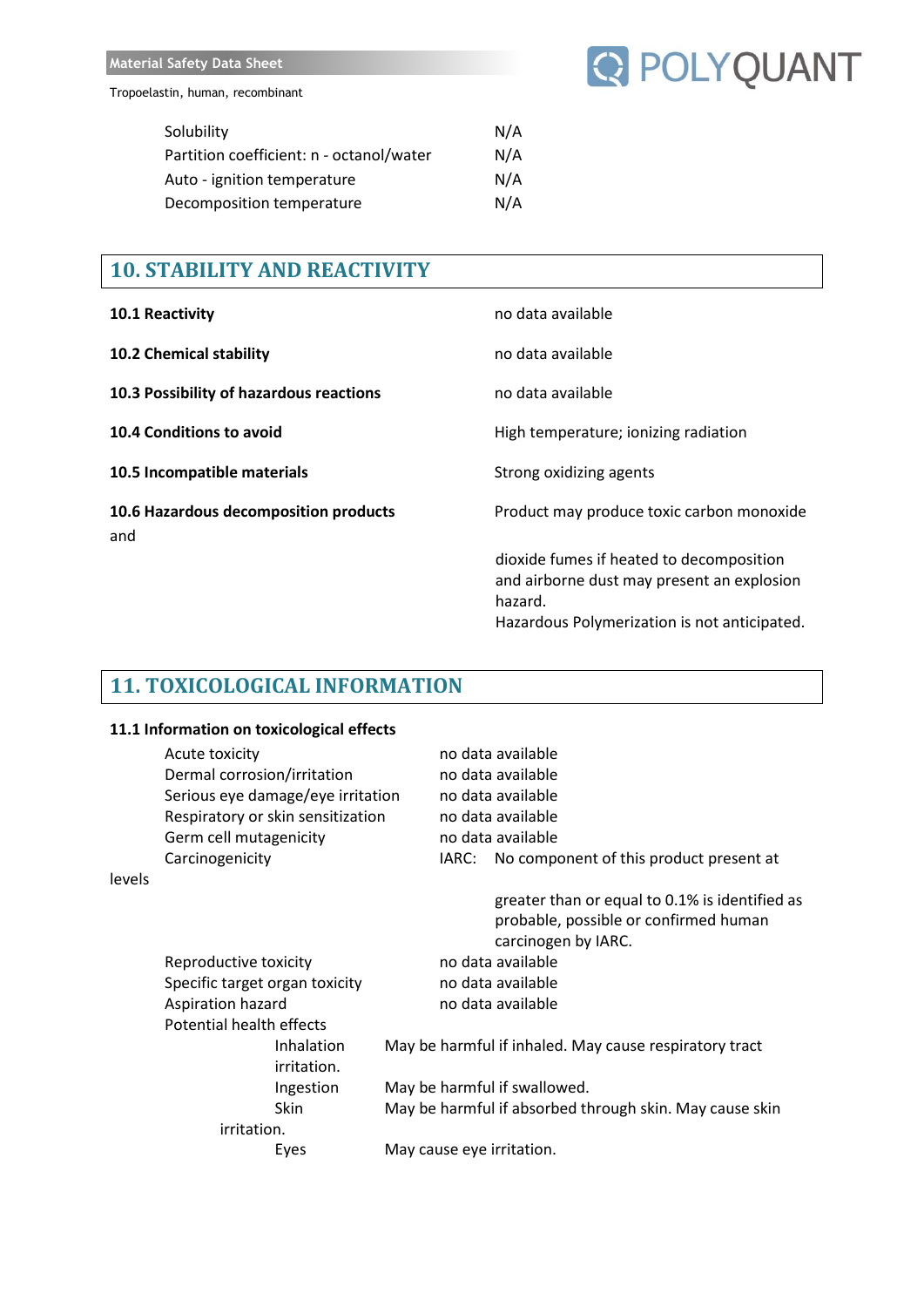# **Q POLYQUANT**

## **12. ECOLOGICAL INFORMATION**

| 12.1 Toxicity                           | not determined    |
|-----------------------------------------|-------------------|
| 12.2 Persistence and degradability      | not determined    |
| 12.3 Bioaccumulative potential          | not determined    |
| 12.4 Mobility in soil                   | not determined    |
| 12.5 Results of PBT and vPvB assessment | no data available |
| 12.6 Other adverse effects              | no data available |

## **13. DISPOSAL CONSIDERATIONS**

#### **13.1 Waste treatment methods**

Offer surplus and non - recyclable solutions to a licensed disposal company.

## **14. TRANSPORT INFORMATION**

| 14.1 UN number                    | Not listed        |
|-----------------------------------|-------------------|
| 14.2 UN proper shipping name      | Not regulated     |
| 14.3 Transport hazard class(es)   | N/A               |
| 14.4 Packaging group              | N/A               |
| <b>14.5 Environmental hazards</b> | N/A               |
| 14.6 Special precautions for user | no data available |

## **15. REGULATORY INFORMATION**

**15.1 Safety, health and environmental regulations/legislation specific for the substance or mixture**

no data available

#### **15.2 Chemical Safety Assessment**

no data available

## **16. OTHER INFORMATION**

Disclaimer:

The above information is believed to be correct but does not purport to be all inclusive and shall be used only as a guide. The information in this document is based on the present state of our knowledge